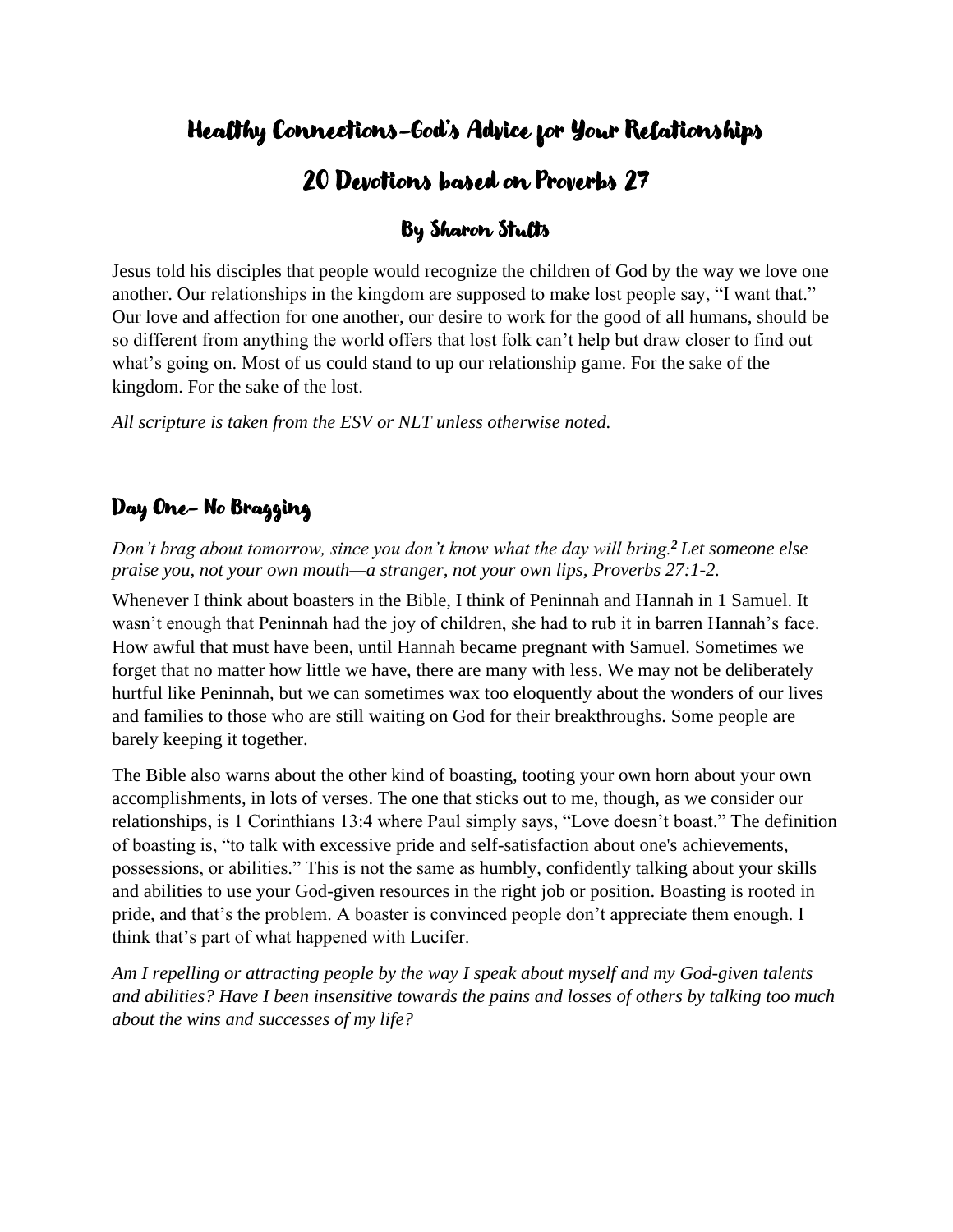## Day Two- Resentment Is Heavy

*A stone is heavy, and sand is weighty, but the resentment caused by a fool is even heavier, Proverbs 27:3.* 

Joseph's brothers resented Jacob's special treatment towards him. Jacob was dumb to play favorites. Joseph was a fool to brag about his dreams. The brothers were the dumbest of all, to allow resentment to so capture them, they sold their own flesh and blood into slavery. The chain of events this created was redeemed by God but caused horrific damage in Jacob's family.

There will always be foolish people who do foolish things that mess up your life. That's an inescapable fact. Will you allow it to blow up your relationship with that person and weigh down your soul with resentment? Like Joseph's brothers? What's in your heart will come out your mouth and direct your actions. I've always wondered if Pharaoh knew Joseph's full story. I think he probably heard it before he allowed Joseph to interpret his dream and before he promoted Joseph to such a high position. What must he have thought about Jacob's family relationships? How did that affect his view of the one true God, I wonder?

*Am I struggling with resentment towards someone that did something foolish or sinful to me? Do lost people notice something off about my relationship with that person? Can I forgive and allow God to move me back into a position of love instead of resentment?*

## Day Three-Jealousy Is A Hurricane

#### *Anger is cruel, and wrath is like a flood, but jealousy is even more dangerous, Proverbs 27:4.*

If jealousy is worse than a flood of wrath, then jealousy and envy are a hurricane. Hurricanes do the same damage as a flood plus terrible wind damage. Jealousy and envy are similar. In a relationship, they blow away trust and flood hearts with hurt. There's a trail of bloodshed and broken relationships through scripture because of jealousy and envy. Cain and Abel. Rachel and Leah. King Saul and David. Joseph and his brothers. King Ahab and Naboth. Paul rebuked the entire Corinthian church because of jealousy.

Being unhappy with your current situation is good soil for jealousy and envy to grow. As soon as we come across someone that's where we want to be or has something we want, we will be tempted by jealousy or envy. If we give in, our focus shifts from serving others to serving ourselves. I've seen this even at the top of the kingdom food chain. Sometimes when my husband and I gather with pastors from other churches, we hear jealousy and envy come up in conversations. "Sure wish my church would give me that much vacation." "Wish I had a staff that large." I used to say some of those things. When I gave way to that temptation, bitterness also became part of jealousy's destruction. I resented my church and wallowed in self-pity. Jealousy is a hurricane.

*Am I secretly envious or jealous of someone? If so, how do I speak and behave when something great happens for them? Do I struggle to be authentically joyful with them? Do I secretly think they don't deserve what they've got? Can let go of that and ask God to fill me with contentment?*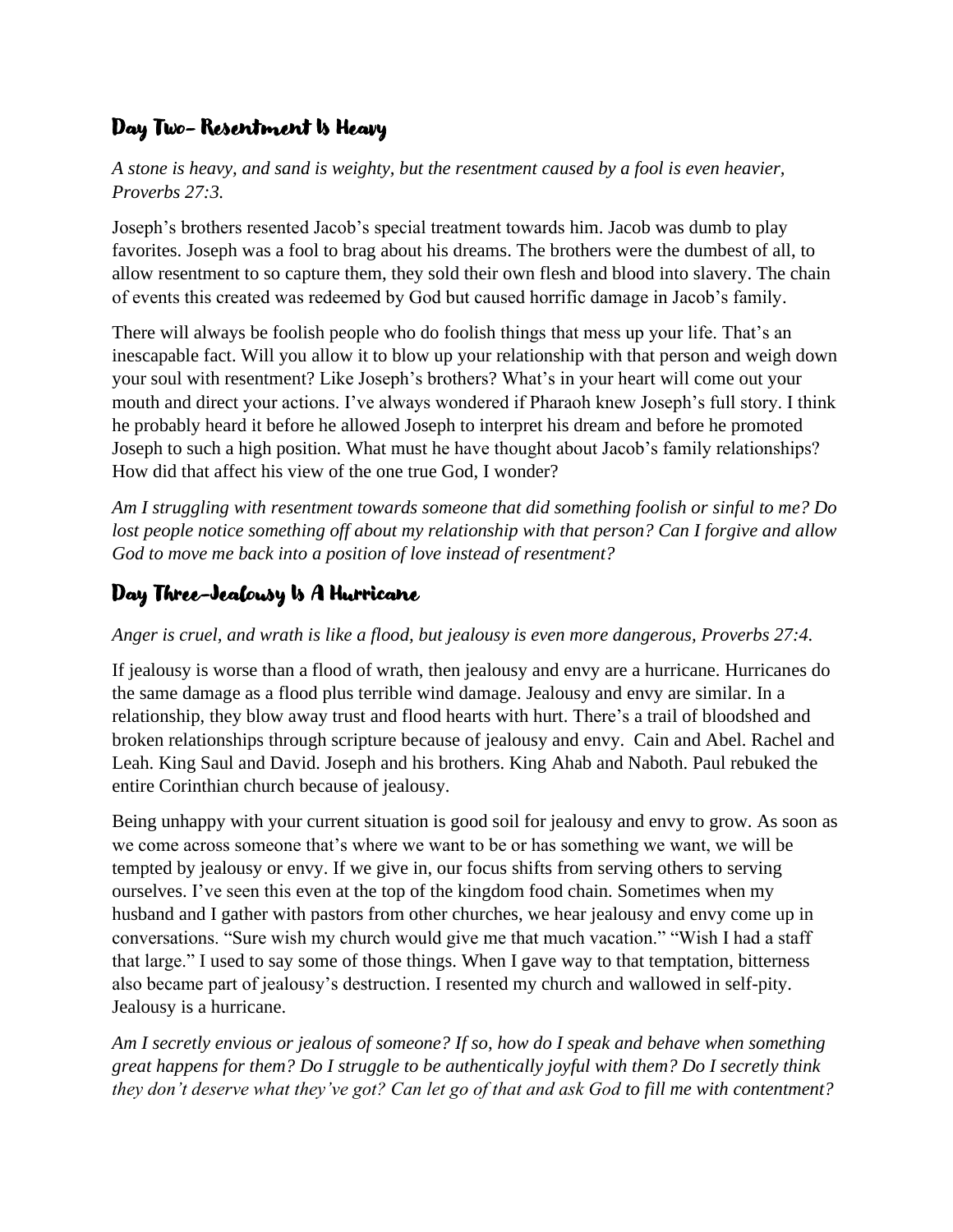### Day Four-Hidden Love

#### *An open rebuke is better than hidden love! Proverbs 27:5*

Some folks in the Bible needed rebuking but didn't receive it, until they'd already left a wake of destruction behind them. Samson and his idiotic behavior with Delilah. Absalom and his plan to overthrow his father, King David. Ahab's marriage to Jezebel and passivity about her pagan ways.

There are also people who received the harsh rebukes they needed then repented and changed. The prophet Nathan's rebuke of David after the Bathsheba mess. My favorite - when God knocks the arrogant Pharisee, Saul, off his horse, strikes him blind and then yells at him for persecuting God himself. Whoa.

A timely rebuke can make such a difference, yet so many believers refuse to correct others. We are more afraid of the potential blowback than helping a soul turn from sin. We're afraid of our reputation being damaged. We're afraid of someone's anger. We are afraid of the wrong things. We should be fearful of not loving each other with agape love (Galatians 6:1). How different would the church be if we loved one another enough to consistently correct? Perhaps that's why we still have so many Samsons, Ahabs. and Absaloms running around in the kingdom.

*Is there someone in my circle of influence who needs correction? Am I sensitive to Holy Spirit's leading when he says, "Talk to this one about this situation (attitude, behavior, etc.)?" If I'm not being called to directly deal with someone who I see is choosing a sin path, am I praying for God to raise up someone or simply ignoring the situation?*

## Day Five- Faithful Friends

#### *Wounds from a sincere friend are better than many kisses from an enemy. Proverbs 27:6*

We all need at least one person who is relentlessly truthful with us. Flattery feels so nice in the short term, but it isn't truth. Truth is what sets us free, not flattery. We need friends who will say things like, "Not so sure that dress is the best choice," or "Maybe you need to save more money for a down payment first," or "Did you mean to sound that snarky?" There are lots of dopey choices I've made that I wish I'd run past certain friends first.

Jonathan was a sincere friend to David when he warned David that King Saul, Jonathan's father, was on a murderous rampage against the shepherd warrior and that he needed to stay out of his sight. Paul was a sincere friend to Timothy when he said, "Don't let people disrespect your youth." (1 Timothy 4:12) It's implied that Paul was gently correcting Timothy here for perhaps cowing to older members in his church. Recognize flatterers and choose sincere friends instead.

*Is my inner circle of relationships comprised of sincere friends? Are there any opportunistic flatterers I've allowed in? Do I push people away who try to be truthful and sincere with me because I don't like what they are saying? Which role am I playing in other people's lives, especially people who hold power over me? Flatterer or sincere friend?*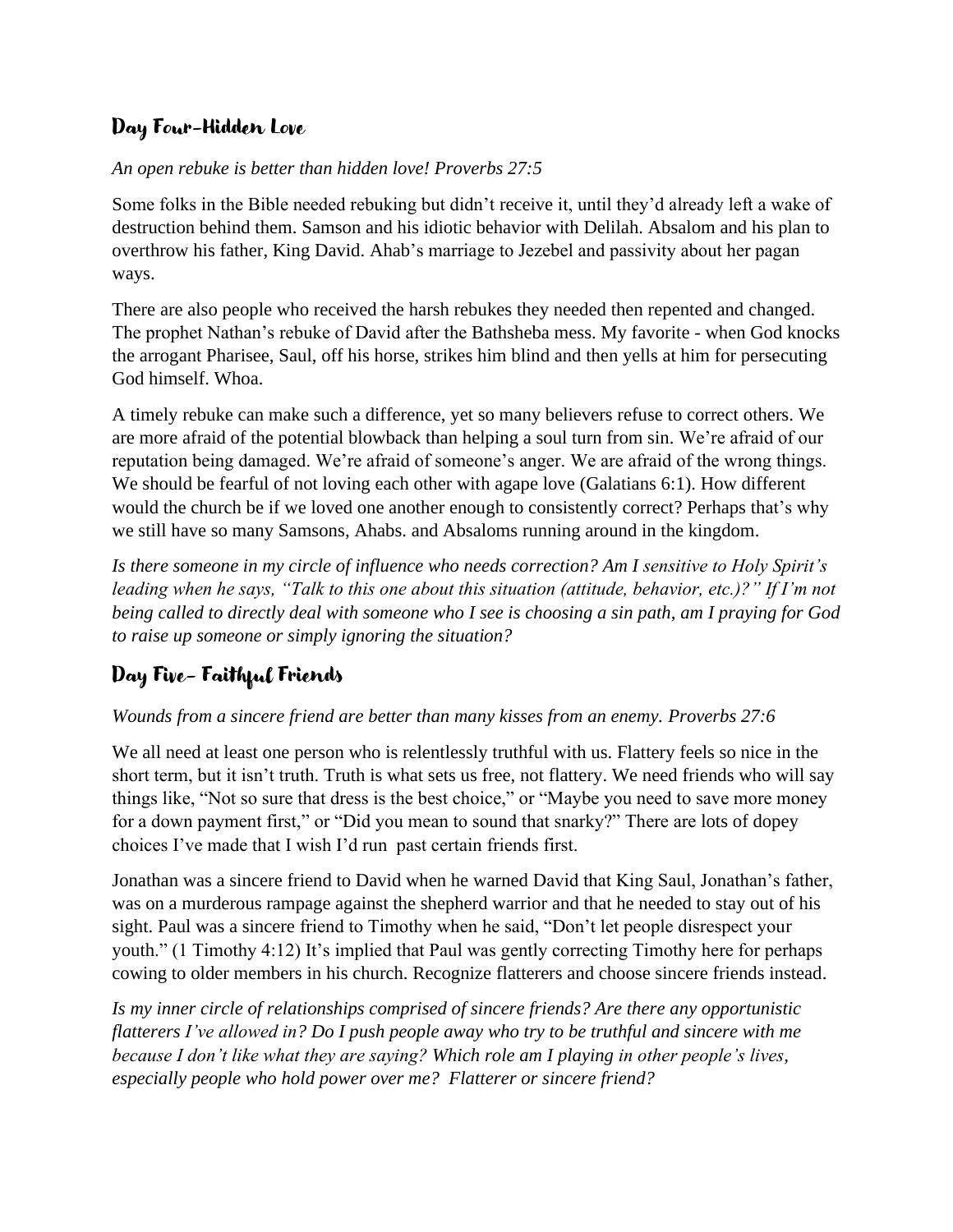## Day Six- Food Fights

#### *A person who is full refuses honey, but even bitter food tastes sweet to the hungry. Proverbs 27:7*

Entire advertising campaigns center around the idea of exasperated parents and their picky-eater children. In my youth it was a grumpy little boy named, Mikey, who magically liked one cereal only. Today's commercials involve parent and child mealtime battles magically resolved by either ranch dressing or macaroni and cheese.

Married couples fight over food too. Foolish husbands through the ages learn that saying, "Doesn't taste like Mom's" is deadly. Some people enjoy cooking so much, they make it part of their identity. That's okay, until someone rejects their food, thereby rejecting them. Others, like me, don't love food prep and become annoyed when, after making the effort, your family complains about the meal. What should be times of refreshing, breaking bread together as family or friends, can become a stressful mess. Can you see Satan's hand in this, trying to corrupt something that should be life-giving and affirming?

Solomon wisely counsels us to leave people alone about food. If folks don't want to eat the good, nutritious food you prepare, *let it go*. Don't take up offense from complaints. People will eat whatever when *they get hungry enough*. As parents we must put up boundaries for a child's sugar and snack intake but don't be a mealtime Nazi. In my childhood home, we ate what was put before us because no other options were given. If we didn't eat, we were hungry for a while. For Americans especially, that's not a bad thing.

*Are mealtimes peaceful in my home? If not, why? Is someone chronically complaining? (Refer back to days four and five devotionals.) Am I taking offense when people pick at or don't eat the food I've prepared? What role can I play in establishing and maintaining mealtimes as joyful and life-giving?*

## Day Seven-Don't Stray

#### *A person who strays from home is like a bird that strays from its nest. Proverbs 27:8*.

Some people are always chasing after fantasies that seem better than the home life they have. Movies and television paint unrealistic pictures of home and family that don't resemble real life. These then tempt people to wander from marriages and families. Real life is complicated. The young mother, with baby drool on her shirt and a messy, messy bun in her hair shouldn't feel in competition for her husband's affections with the power-suited women at his office. Children shouldn't feel in competition with their parent's hobbies for love and attention. Parents shouldn't be competing with Tik Tok, for time with their kids. There are many ways we can stray from the heart of any home, the relationships within it. Once one family member wanders, others will also, as they try to fill the holes that person left. Now, more than ever, we need nest builders.

*Do I honestly prioritize my time and energies outside work towards my family or more towards my hobbies, friends, church ministry or other things? What am I doing this week to strengthen my family, to build our nest up stronger?*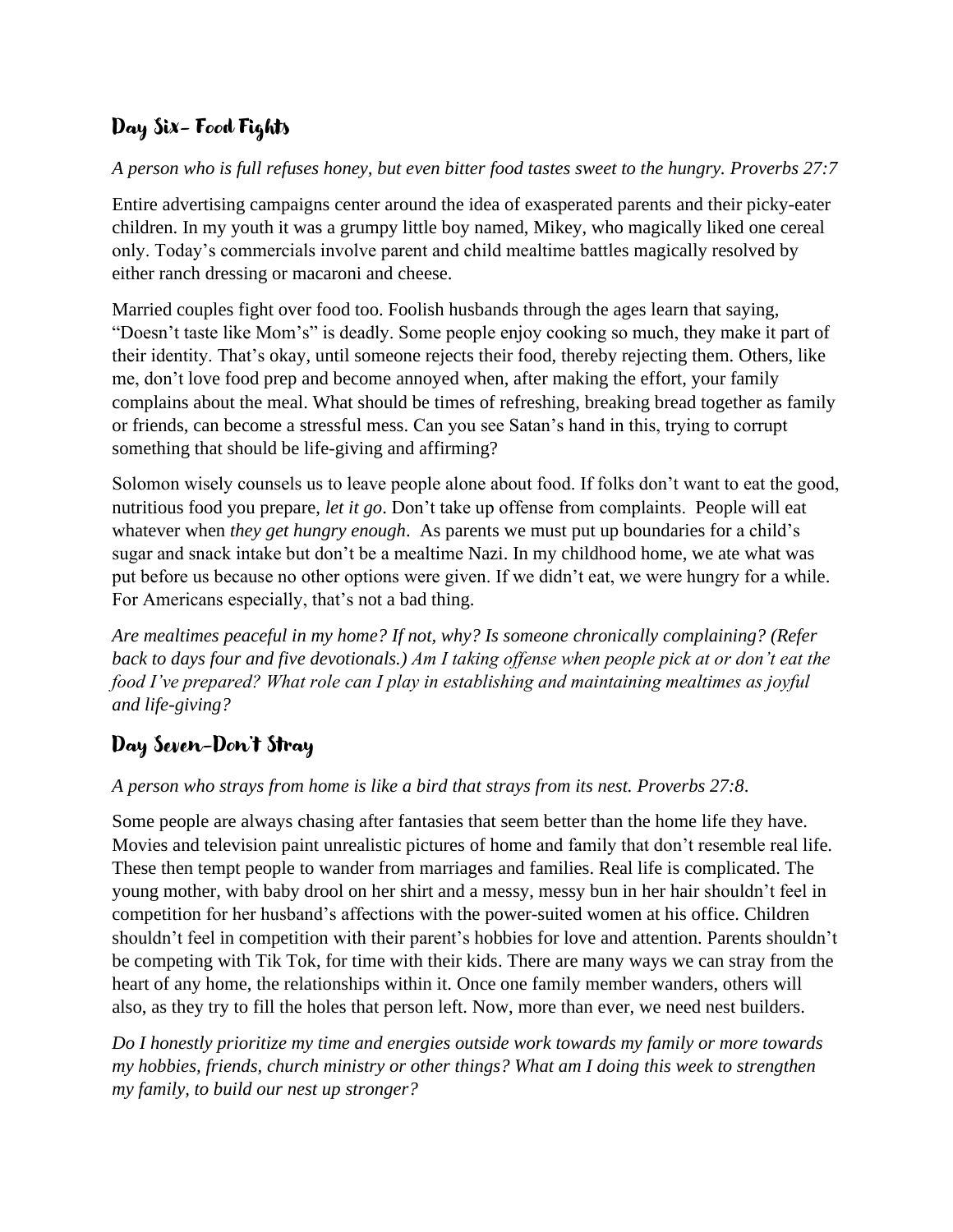### Day Eight- Fragrant Words

#### *The heartfelt counsel of a friend is as sweet as perfume and incense. Proverbs 27:9*

Think of a fragrance that you love, whether it's a perfume, after shave or even a soap. My current favorite is a bar of soap made with citrus, ginger and a plant called sea buckthorn. It makes me happy to step into the shower. When our environment smells good, it lightens our hearts. The other night, a skunk sprayed right outside our open bedroom window. Our sleep was disrupted, and we felt all churned up trying to get rid of the stench. This is why Solomon compares advice from the heart to perfume. It can change someone's internal, emotional environment. I also think that the reverse is true. Careless opinions and words about someone else's life and choices make for a smelly, unpleasant atmosphere.

Whatever your favorite scent is, think about how it makes you feel, then consider the idea that thoughtful, loving counsel can impact someone's inner world powerfully. Good counsel that genuinely comes from the heart makes us feel better. Everyone is dealing with problems and challenges. We can affect the souls of others with whom we have relationship, by speaking good counsel into their struggles. "Have you considered this option, over here?" "I wonder if this thing here might be helpful for you." "I think you're doing a great job of navigating this situation." Let's stop missing opportunities God creates for us to share heartfelt counsel.

*Do I even notice the struggles that others are facing today? Am I taking the time to speak truth and life to them? Am I allowing others to share heartfelt counsel with me, or do I try to act as if I've got everything in hand all the time? If people don't know we are struggling, we will miss the opportunity to hear the stories of others who have faced down challenges and navigated trials.*

#### Day Nine-Abandonment Issues

*Never abandon a friend, either yours or your father's. When disaster strikes, you won't have to ask your brother for assistance. Proverbs 27:10*

I know God brings friends to us for specific seasons of life, yet I think I've been too casual and careless sometimes about how I handle people when seasons change. I think of times when my out-of-town family were unable to be near in a crisis. God provided friends. I'm ashamed as I think about friends who were dear to me in critical times and now…. I've lost track of them.

My mother was an excellent friend. Her funeral testified to that. She was balanced and didn't try to be with every friend she ever made, all the time, but she only ever let go of a couple toxic relationships, in all her eighty years of life. She still exchanged Christmas cards, with personal notes, with her college roommates. She continued to go out to lunch with her work friends many years after her retirement. Daily, she made time for friends. She valued friendships superbly. We need to be more careful with our relationships and not let go of people so easily because…. we need each other.

*Are there people with whom I need to touch base, even though years might have passed? What changes can I make today and the days going forward to put better value on my friendships?*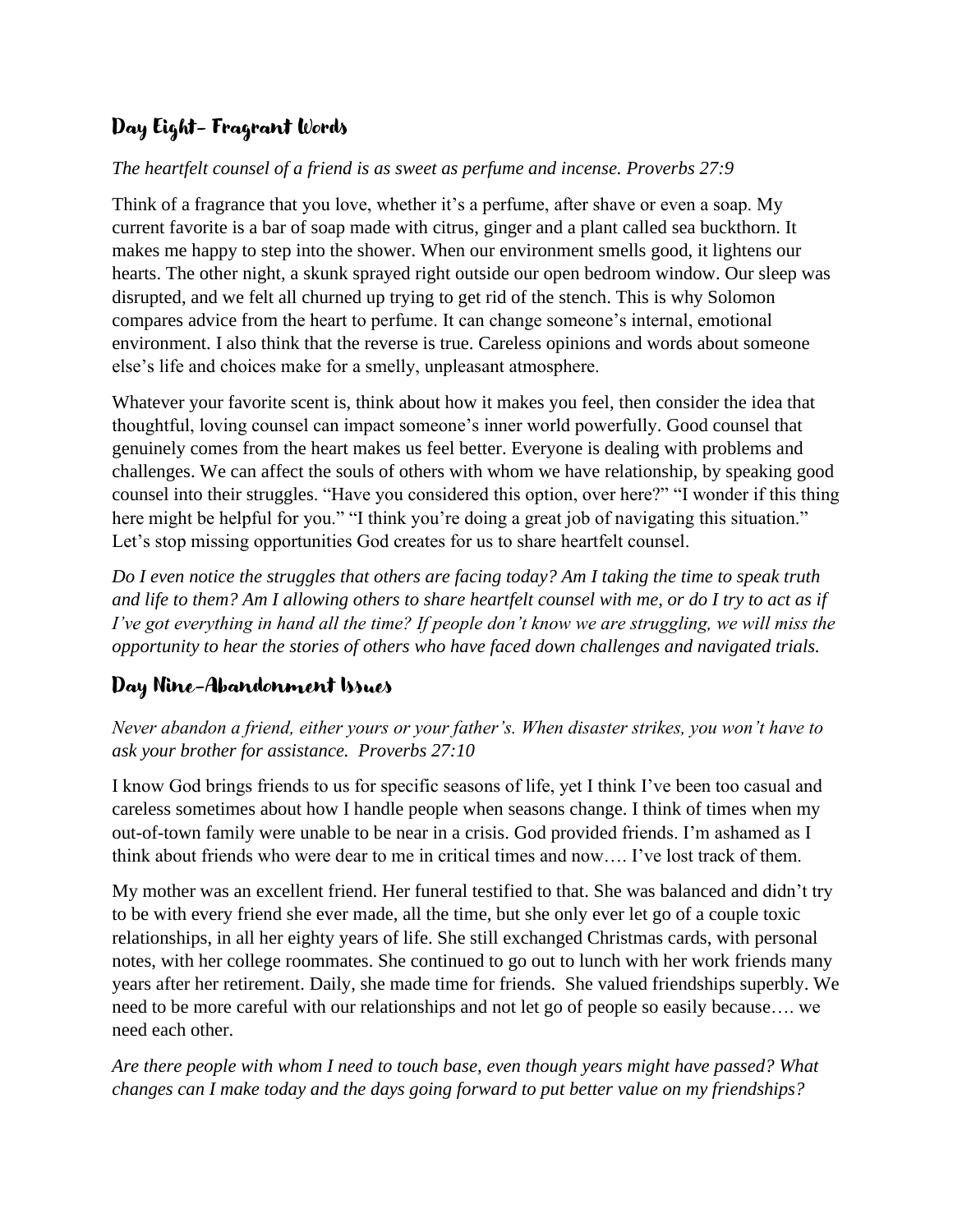### Day Ten-Wise Parents- Wise Kids

#### *Be wise, my child, make my heart glad. Then I will be able to answer my critics. Proverbs 27:11*

The choice to live godly in a secular world will continue to be mocked and criticized by Godhaters. A powerful way to demonstrate that God's ways are best, can be the lives of our children, grandchildren, and the younger believers we are discipling. When we can train up wise people in our homes and churches, the stability and joy of their lives speaks volumes to a chaotic, confused world.

How do we teach wisdom? In families, and churches we should be deliberate to study and memorize God's book of wisdom, Proverbs. Also, there's a saying, "Faith is caught not taught." The same is true of wisdom. How we model wise living will be more impacting than what we say. Watching us navigate the complexities, disappointments, and challenges of life with godly wisdom will stick with those who are watching us. They will remember our attitudes, words, and behavior. A well of understanding and knowledge will deepen in them, and they will learn to draw from it to face their own everyday annoyances and large-scale crises. Fruitful lives, guided by God's wisdom, naturally raise questions in lost folks' minds. Isn't that what we want?

*When is the last time I studied or read the book of Proverbs? If there's children in my home still, what am I doing to help them understand and acquire its godly wisdom? If your children are living as prodigals right now, take heart. First, God has wisdom for you so you can know how to pray for them and connect with them. Second, the struggles of their current, pigpen life, show precisely how destructive the world's system can be much more than their choices reflect on your parenting skills. Please don't own your children's ungodly decisions.* 

### Day 11- Prudent People Prepare

*A prudent person foresees danger and takes precautions. The simpleton goes blindly on and suffers the consequences. Proverbs 27:12*

"Clueless" is a hilarious movie, but it's a rough way to live. I remember when cell phones first came out. Slapstick comedy started to occur everywhere people were too in love with their phones and unaware of surroundings. They walked into walls and posts. They fell off curbs and crashed into others. They were like the simpleton in this verse, blinded by phones.

Maintaining relationship with someone who is oblivious, is exhausting. They take foolish risks. The stumble into dangerous circumstances. They don't plan well for daily life. You chronically pull them from the fire. They are forever borrowing your stuff because, of course, they didn't bring the right stuff or any stuff. Being prudent doesn't need to be a killer of spontaneity or creativity. Prudent means you've given thought to the future and made appropriate plans. It's life insurance and umbrellas. It's a shovel and emergency kit in your trunk in a snowstorm. Prudent people make others feel sake. Clueless folks leave a trail of chaos behind them.

*Am I someone who is usually prepared for a few contingencies or am I the one running around trying to get others to bail me out of my latest crisis?*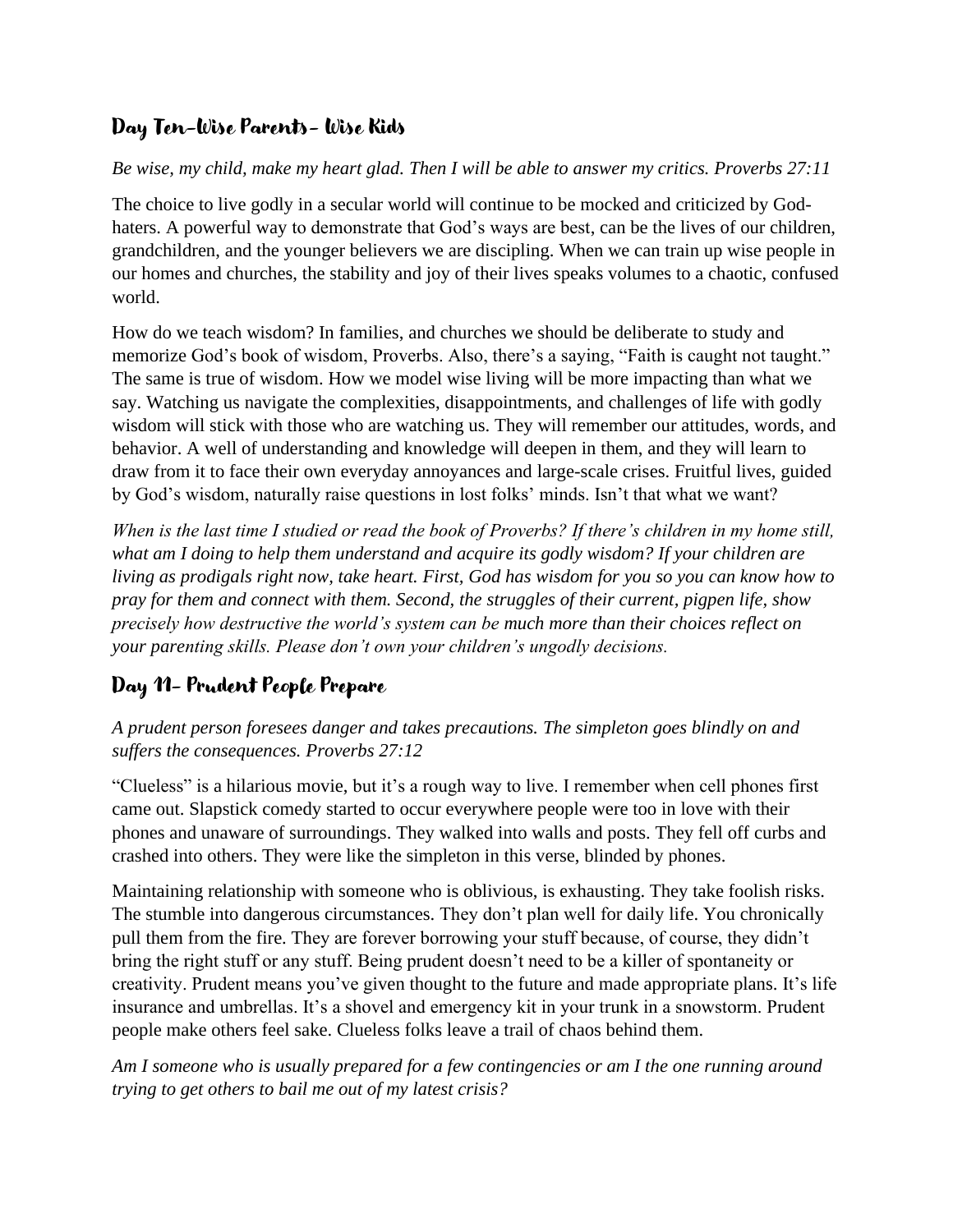### Day Twelve- Bad Credit and Bad Debt

*Get security from someone who guarantees a stranger's debt. Get a deposit if he does it for foreigners. Proverbs 27:13 NIV*

This is godly financial advice from Solomon, the wealthiest man in the world of that time. Beware of someone you don't know well asking you to be a guarantor of a loan for them or to loan them money directly. Some people can spin amazing sad tales that will melt the hardest of hearts. You're better off taking your chances with the lottery and about as likely to come out right. Sadly, our world is filled with grifters and con artists that will prey on a believer's compassion. My husband is the point man for emergency financial assistance in our church. Some of the requests are laughable. This one is struggling to make the payments on their Mercedes. Another would like us to pay their rent for a three-bedroom apartment where they live alone. Ken works hard not to entangle our church with sketchy strangers.

Proverbs contains lots of financial advice, but this piece can prevent relationship damage in your life and keep you from interfering in God's development of someone's character. First, when you become involved with a sketchy financial situation you risk your own stability and your ability to care for your family. Money is one of the top five marital argument topics. Secondly, sometimes people are in a financial fix because of foolish choices. Pain is a wonderful motivator for change, right? Listen and wait for God's leading before giving, loaning, or guaranteeing money.

*Do I have a process that includes prayer before I consider gifting or loaning someone money or agreeing to guarantee a loan for them? Am I easily swayed by emotion-filled stories of need?* 

## Day Thirteen- Loud Neighbors

*Whoever blesses his neighbor with a loud voice, rising early in the morning, will be counted as cursing. Proverbs 27:14 ESV*

In our former neighborhood, the neighbor across the street liked to snow blow at 4:00 a.m. He didn't need to leave for work until 7 but he liked to "get 'er done early." The blower's peculiar whine was impossible to sleep through. The guy was a great neighbor in every other way, but that snowblower was a curse. We are early risers in this house, but thanks to the cautionary tale of that neighbor, we try to be especially considerate in our new neighborhood. Unless the snow is especially heavy, we will quietly shovel until at least 6 a.m. when many of our neighbors are up.

We are always serious about reaching people for the gospel in every neighborhood where we've lived. Making loud, obnoxious noises at weird hours is but one way to squirrel up your chances to have authentic conversations with your neighbors. Is your dog leaving deposits in other's yards? Are you thoughtless about the hours you allow noise and activity in your yard or pool? Is your home and yard neat or are you dragging down everyone's property values? As neighbors, we need to first earn the right to engage by being thoughtful and considerate. People are going to hell all around us. Don't squirrel up your opportunities with them through thoughtless behavior.

*How would my neighbors rank me with 1 being a terrible neighbor and 10 being a great one?*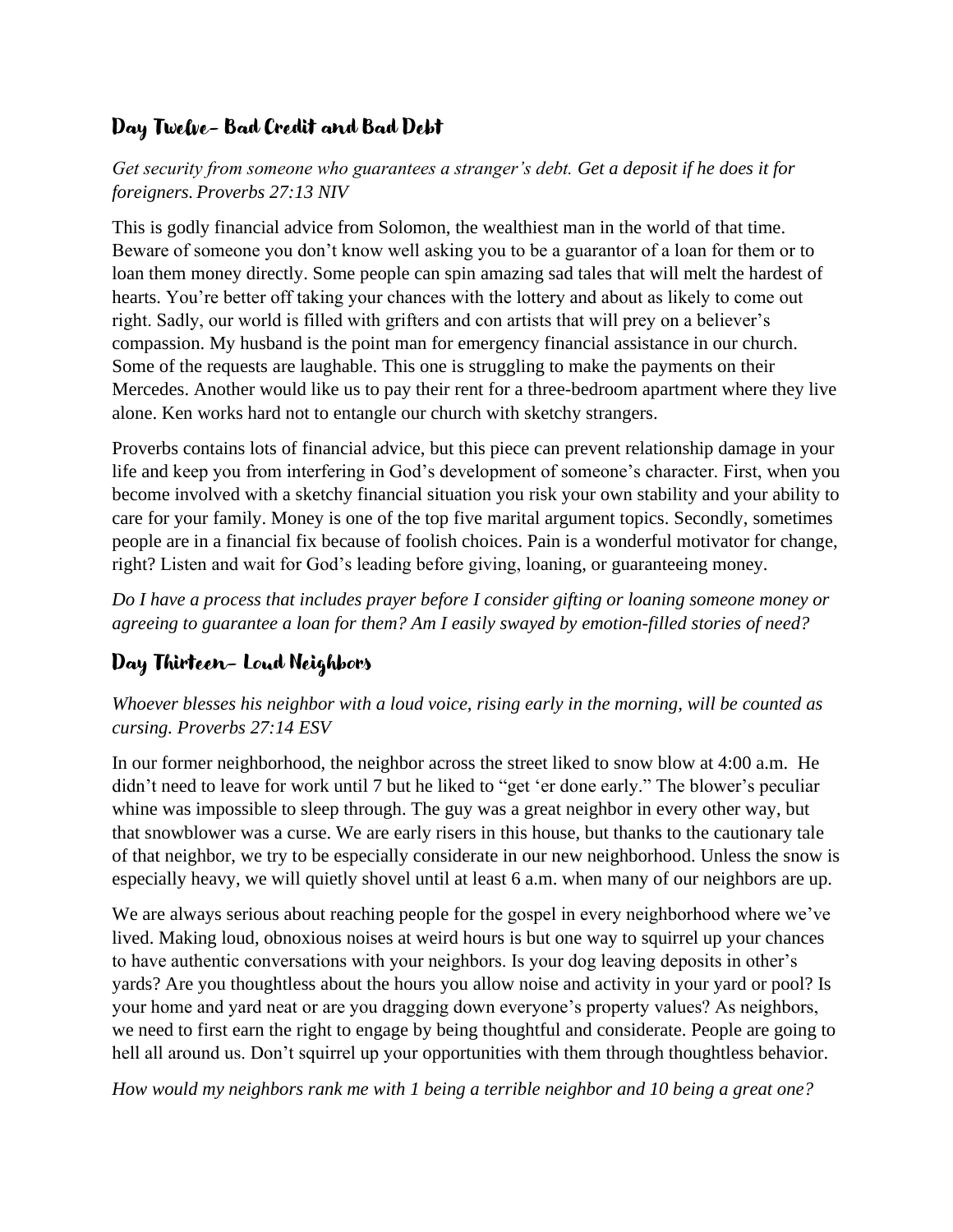### Day Fourteen- Nobody Likes a Nag

*A continual dripping on a rainy day and a quarrelsome wife are alike; <sup>16</sup> to restrain her is to restrain the wind or to grasp ] oil in one's right hand. Proverbs 27:15-16*

In the book of Judges, you can find Samson, a life of great potential train-wrecked from giving in to nagging. Read chapter 14 where you will find not just one nagging wife, but two. Each one nagged so much he made horrible decisions just to shut them up. This isn't the only proverb about nagging. Check out 19:13, 21:19 and 25:24. Nagging is not limited to wives, however. Parents, teachers, bosses, and co-workers can all be repetitive micro-managers. "But they'd never get anything done, if I didn't nag them," can be overhead at Nagger's Anonymous meetings. This may be true, however, nagging reveals something about the nagger also. "Getting stuff done," is more important than relationship. There are lots of reasons people under-perform. The wise person takes time to figure out what those reasons are. God never nags. He wants us to serve him because we love him not because we are trying to get him off our backs. The Hebrew word here for "nagging" is "contentious." These folks are never quite happy no matter how much you do or how fast you do it. It's an easy sin to fall into and damages relationships tremendously.

*Am I consistently nagging someone that I feel isn't pulling their weight or living up to their potential? How might that be damaging my relationship with them? Am I consistently frustrating someone by my under-performing ways that it provokes them to nag me?*

### Day Fifteen- Iron Sharpens Iron

#### *Iron sharpens iron, and one man sharpens another. Proverbs 27:17*

Iron can be used to sharpen another piece of iron, but there will be friction and sparks. If you don't like friction and sparks then you need to content yourself with dull knives, scissors and pruning shears. The same is true of a relationship. We can sharpen and improve one another through disagreement and debates, friction, and sparks. Some believers teach that unity should be friction and spark free. That's not unity, it's uniformity. When did we get so afraid of respectfully disagreeing with one another? I see Satan's hand here trying to convince us that disagreement is divisive. It can be if truth is not spoken in love, but it doesn't need to pull people apart. God designed friction to strengthen things, not weaken them. If we only hang with people who agree with us all the time (or at least pretend to with their silence), our character growth is stifled. We become dull because we aren't forced to examine our beliefs about anything and how we came to those beliefs. Some of our beliefs are wrong and we need to be challenged to change.

*Do I allow people to disagree with me without me withdrawing from them or being less open with them in the future? When I debate or disagree with other believers, am I gracious? Do I care more about being right or about helping myself and others to learn and grow? This is an important question to answer because it reveals our motives for disagreement and debate.*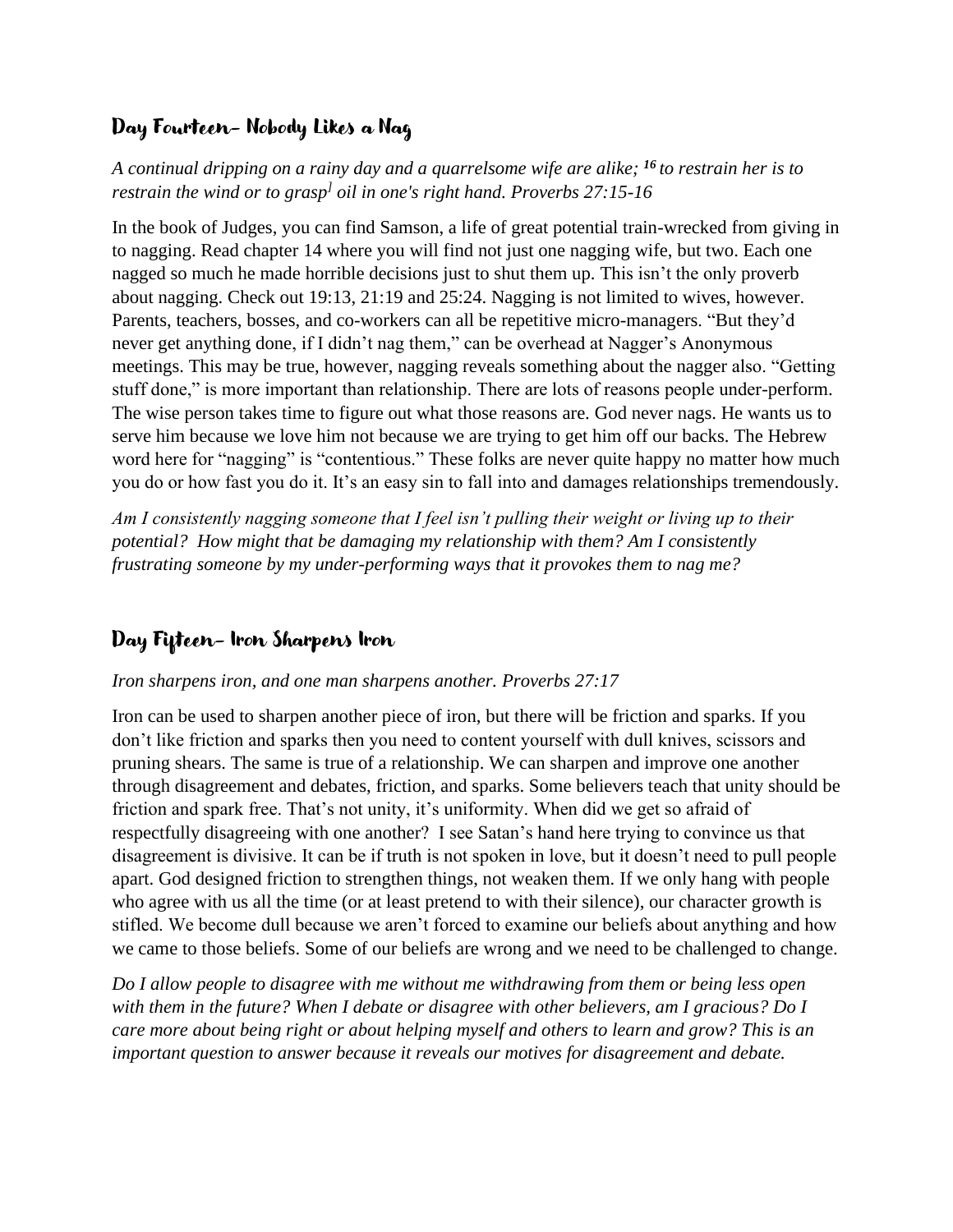### Day Sixteen- Guard Those Above You

*As workers who tend a fig tree are allowed to eat the fruit, so workers who protect their employer's interests will be rewarded. Proverbs 27:18.* 

I lead a writer's group that meets twice a month in a nearby coffee shop owned by my daughter and son-in-law. With recent changes in my state's COVID restrictions, I double-checked with them to be sure that us meeting as a group of twelve, pushing tables together and such, was not going to be a problem. My SOL assured me that we were free to meet and move tables and use any part of the facility. The first time we met live, after months of Zoom meetings, I arrived at the shop early to start moving tables and chairs into a backroom area. Little signs on each table reminded me that tables shouldn't be moved, "per health department orders," but my SOL had insisted that this was no longer the case and the signs hadn't yet been taken off the tables. Within minutes, a sweet little employee, who hadn't gotten that memo yet, came up to me and kindly let me know that tables shouldn't be moved. Good for her! She was protecting my kids' business by gently enforcing the last set of rules she knew about, even at the risk of offending a customer. God-followers should hands-down be the absolute best employees in any workplace, always looking out for the interests of the owners and managers. This is not only respectful and Godpleasing, but also common sense. If the rules about tables were still in effect, my kiddoes might have gotten in a world of trouble and fines and possibly had the shop shut down with all employees laid off. A faithful employee looks out for his boss's best interests.

*How would my employers, past and present, rate me as an employee for loyalty, work ethic, honesty, punctuality, and productivity?*

### Day Seventeen- Heart Issues

#### *As a face is reflected in water, so the heart reflects the real person. Proverbs 27:19*

I wonder if Jesus was thinking of this Proverb when he said, "The things that come out of the mouth, come from the heart," in Matthew 15:18? A mirror doesn't lie and neither does the heart. Our true nature is stored in our hearts and is revealed by words and actions. We can wear masks and some of us are skilled at projecting a persona that doesn't reflect our true selves. I think this is part of why God lets our hearts get stirred up sometimes by difficult circumstances and challenges. Sometimes, we find out what's lurking in the corners of our hearts when we are agitated, stressed or afraid. Are you ever surprised by what comes out of your mouth, at those times? God designed humans to connect soul to soul. Hiding our struggles and sin and our true natures, hinders the ability to create authentic relationships. God's design is for flawed hearts to connect with other flawed hearts, so we can encourage one another to Christ and good works.

*If the contents of my heart were displayed on a computer screen, would I allow anyone to see them besides me? To what degree am I keeping my true self hidden from people? Am I desperately trying to hide a secret sin? Am I projecting a persona that isn't the true me because I fear rejection?*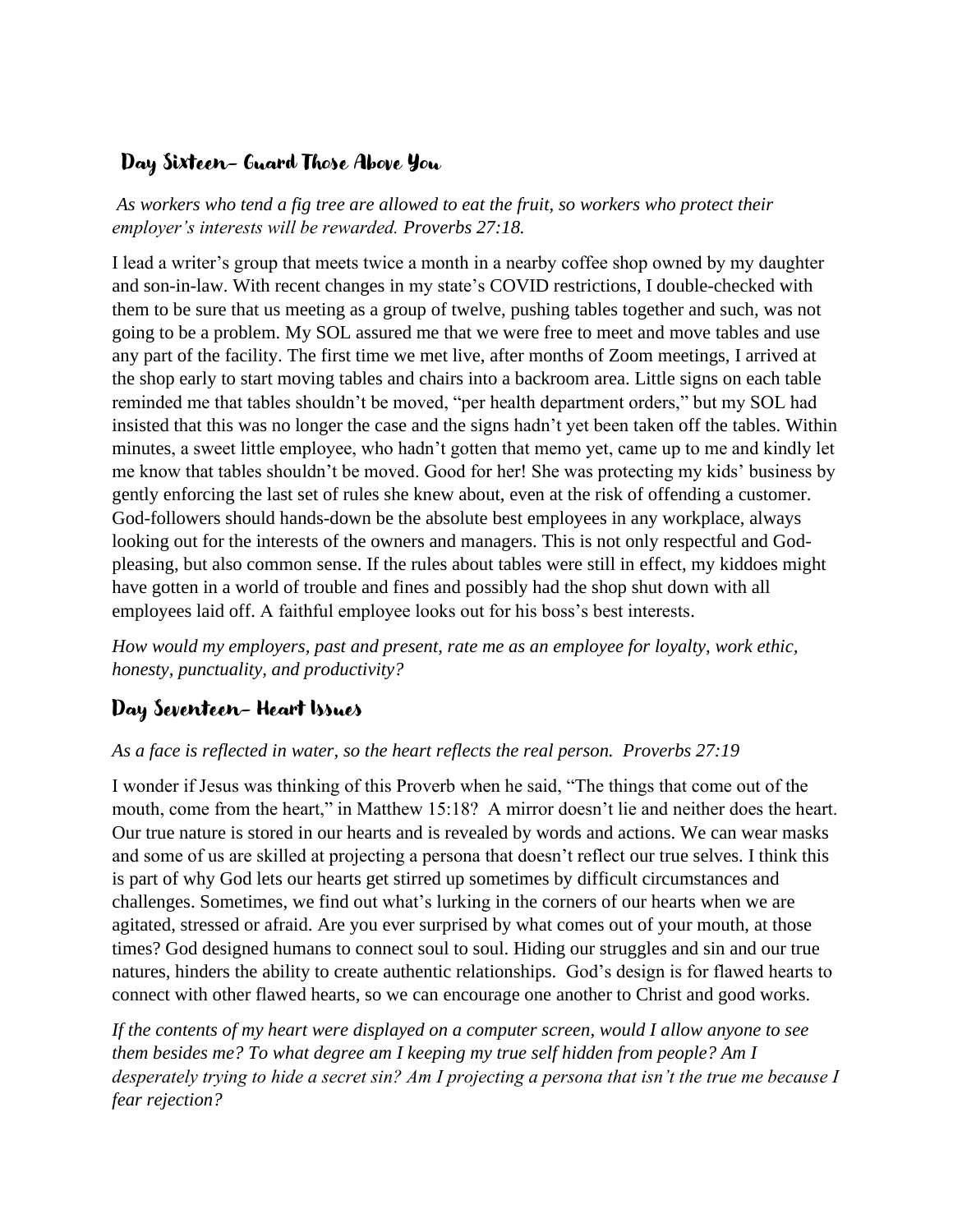## Day Eighteen- Never Satisfied

*Just as Death and Destruction are never satisfied, so human desire is never satisfied. Proverbs 27:20*

There is a potential in all of us to live in a state of dissatisfaction, always wanting a bit more than what we have. In his commentary on this verse, Adam Clarke, 19<sup>th</sup> century theologian says, "As the *grave* can never be filled up with *bodies*, nor *perdition* with *souls*; so, the restless desire, the lust of power, riches, and splendor, is never satisfied. Out of this ever-unsatisfied desire spring all the changing fashions, the varied amusements, and the endless modes of getting money, prevalent in every age, and in every country." (Clarke) This mindset is another poison for relationships. When someone always seeks better and more, how long do you think it will be before they decide someone else would be a better friend than you? I believe this is also why people hop from relationship to relationship, marriage to marriage, job to job and church to church. God is not against change when it's by his leading, but he will never lead us to break his laws and commands. He will never lead us to treat people as disposable. He will never lead us to make those around us uncomfortable because of our dissatisfaction.

*Is there some area of my life where I'm frequently longing for something better or different that goes beyond healthy, God-given dreams and vision? Am I causing sorrow in those closest to me because I'm often discontent? Are my dreams of improvement for myself and the world around me God-given or flesh-driven?*

### Day Nineteen- The Praise Test

#### *Fire tests the purity of silver and gold, but a person is tested by being praised. Proverbs 27:21*

How we handle compliments reveals what's in our hearts. First, we need to say, "Thank you." Don't insult the judgement and taste of the giver by being dismissive. "Oh, it's nothing" is a put down to the person who thought what you did or said or created was enough of a something to compliment you for it. Secondly, don't play compliment ping pong. Women are notorious for this. Someone says, "I love your dress," and instead of saying "Thank you," you say, "I love yours too," because you feel you must. You don't have to. Finally, if you are being praised for an accomplishment, it's your job to say thanks and then direct that praise to God and the people that helped you develop those skills and abilities. As my pastor frequently says, "If you see a turtle up on a fence post, you know he didn't get there by himself." Take the time to acknowledge how you came to this moment of success. "I'm so thankful God put it in my parent's hearts to pay for my piano lessons." "I've had so many great teachers, (mentors, coaches, etc.) that God put in my life at just the right times." "God opened doors for me that I just can't believe sometimes." Another way you can get squirreled up by praise, especially if you receive a lot of it, is to start believing and acting like you're just a bit more special than regular folks. Having worked backstage security for several well-known Christian artists and speakers, I can tell you, this is sad to see.

*Have I developed the art of receiving praise graciously and then re-directing it towards God?*